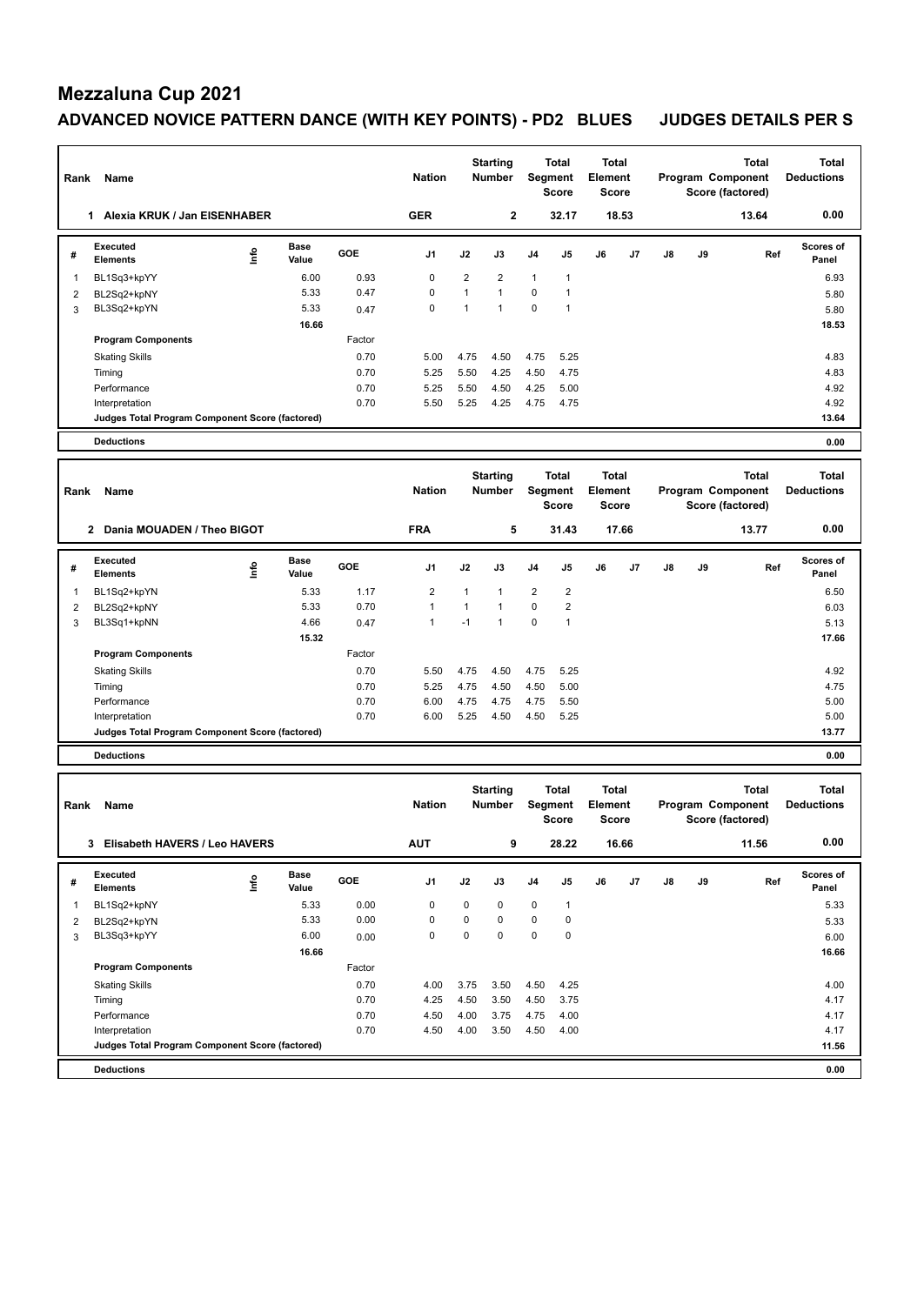# **Mezzaluna Cup 2021**

## ADVANCED NOVICE PATTERN DANCE (WITH KEY POINTS) - PD2 BLUES JUDGES DETAILS PER S

|                |                                                 |      |               |         |               |             | <b>Starting</b>                  |             | Total                                   | <b>Total</b>                            |       |    |    | <b>Total</b>                                          | <b>Total</b>                      |
|----------------|-------------------------------------------------|------|---------------|---------|---------------|-------------|----------------------------------|-------------|-----------------------------------------|-----------------------------------------|-------|----|----|-------------------------------------------------------|-----------------------------------|
| Rank           | Name                                            |      |               |         | <b>Nation</b> |             | <b>Number</b>                    |             | Segment<br><b>Score</b>                 | Element<br><b>Score</b>                 |       |    |    | Program Component<br>Score (factored)                 | <b>Deductions</b>                 |
|                | 4 Arianna SOLDATI / Nicholas TAGLIABUE          |      |               |         | <b>ITA</b>    |             | 10                               |             | 26.41                                   |                                         | 14.22 |    |    | 12.19                                                 | 0.00                              |
| #              | <b>Executed</b><br><b>Elements</b>              | lnfo | Base<br>Value | GOE     | J1            | J2          | J3                               | J4          | J5                                      | J6                                      | J7    | J8 | J9 | Ref                                                   | <b>Scores of</b><br>Panel         |
| 1              | BL1Sq1+kpNN                                     |      | 4.66          | 0.47    | $\mathbf 0$   | 1           | $\mathbf{1}$                     | $\mathbf 0$ | 1                                       |                                         |       |    |    |                                                       | 5.13                              |
| 2              | BL2Sq1+kpNN                                     |      | 4.66          | 0.00    | $-1$          | 0           | 0                                | $\pmb{0}$   | 1                                       |                                         |       |    |    |                                                       | 4.66                              |
| 3              | BL3Sq1+kpNN                                     |      | 4.66          | $-0.23$ | $-1$          | 0           | 0                                | $-1$        | 0                                       |                                         |       |    |    |                                                       | 4.43                              |
|                |                                                 |      | 13.98         |         |               |             |                                  |             |                                         |                                         |       |    |    |                                                       | 14.22                             |
|                | <b>Program Components</b>                       |      |               | Factor  |               |             |                                  |             |                                         |                                         |       |    |    |                                                       |                                   |
|                | <b>Skating Skills</b>                           |      |               | 0.70    | 4.50          | 4.25        | 4.25                             | 4.50        | 4.25                                    |                                         |       |    |    |                                                       | 4.33                              |
|                | Timing                                          |      |               | 0.70    | 4.50          | 4.75        | 4.00                             | 4.25        | 4.00                                    |                                         |       |    |    |                                                       | 4.25                              |
|                | Performance                                     |      |               | 0.70    | 5.00          | 4.50        | 4.00                             | 4.50        | 4.25                                    |                                         |       |    |    |                                                       | 4.42                              |
|                | Interpretation                                  |      |               | 0.70    | 5.00          | 4.75        | 4.00                             | 4.50        | 4.00                                    |                                         |       |    |    |                                                       | 4.42                              |
|                | Judges Total Program Component Score (factored) |      |               |         |               |             |                                  |             |                                         |                                         |       |    |    |                                                       | 12.19                             |
|                | <b>Deductions</b>                               |      |               |         |               |             |                                  |             |                                         |                                         |       |    |    |                                                       | 0.00                              |
|                |                                                 |      |               |         |               |             | <b>Starting</b>                  |             | <b>Total</b>                            | <b>Total</b>                            |       |    |    | <b>Total</b>                                          | <b>Total</b>                      |
| Rank           | Name                                            |      |               |         | <b>Nation</b> |             | <b>Number</b>                    |             | Segment                                 | <b>Element</b>                          |       |    |    | Program Component                                     | <b>Deductions</b>                 |
|                |                                                 |      |               |         |               |             |                                  |             | <b>Score</b>                            | <b>Score</b>                            |       |    |    | Score (factored)                                      |                                   |
|                | 5 Lili Rose CHESNEAU / Raphael SCHILTZ          |      |               |         | <b>FRA</b>    |             | 1                                |             | 26.00                                   |                                         | 14.21 |    |    | 11.79                                                 | 0.00                              |
| #              | <b>Executed</b><br><b>Elements</b>              | ١nf٥ | Base<br>Value | GOE     | J1            | J2          | J3                               | J4          | J5                                      | J6                                      | J7    | J8 | J9 | Ref                                                   | Scores of<br>Panel                |
| 1              | BL1Sq1+kpNN                                     |      | 4.66          | 0.23    | 1             | 0           | 0                                | 0           | 1                                       |                                         |       |    |    |                                                       | 4.89                              |
| $\overline{2}$ | BL2Sq1+kpNN                                     |      | 4.66          | 0.00    | 0             | 0           | 0                                | $\pmb{0}$   | $\mathbf{1}$                            |                                         |       |    |    |                                                       | 4.66                              |
| 3              | BL3Sq1+kpNN                                     |      | 4.66          | 0.00    | 0             | $\mathbf 0$ | $\mathbf 0$                      | $-1$        | $\mathbf{1}$                            |                                         |       |    |    |                                                       | 4.66                              |
|                |                                                 |      | 13.98         |         |               |             |                                  |             |                                         |                                         |       |    |    |                                                       | 14.21                             |
|                | <b>Program Components</b>                       |      |               | Factor  |               |             |                                  |             |                                         |                                         |       |    |    |                                                       |                                   |
|                | <b>Skating Skills</b>                           |      |               | 0.70    | 5.25          | 3.75        | 4.00                             | 3.75        | 5.00                                    |                                         |       |    |    |                                                       | 4.25                              |
|                | Timing                                          |      |               | 0.70    | 5.00          | 4.25        | 3.75                             | 3.75        | 4.25                                    |                                         |       |    |    |                                                       | 4.08                              |
|                | Performance                                     |      |               | 0.70    | 5.50          | 4.00        | 4.00                             | 4.00        | 4.50                                    |                                         |       |    |    |                                                       | 4.17                              |
|                | Interpretation                                  |      |               | 0.70    | 5.75          | 4.25        | 4.00                             | 4.25        | 4.50                                    |                                         |       |    |    |                                                       | 4.33                              |
|                | Judges Total Program Component Score (factored) |      |               |         |               |             |                                  |             |                                         |                                         |       |    |    |                                                       | 11.79                             |
|                | <b>Deductions</b>                               |      |               |         |               |             |                                  |             |                                         |                                         |       |    |    |                                                       | 0.00                              |
| Rank           | Name                                            |      |               |         | <b>Nation</b> |             | <b>Starting</b><br><b>Number</b> |             | <b>Total</b><br>Segment<br><b>Score</b> | <b>Total</b><br>Element<br><b>Score</b> |       |    |    | <b>Total</b><br>Program Component<br>Score (factored) | <b>Total</b><br><b>Deductions</b> |
|                | 6 Savenna PACHE / Jonathan HORMANN              |      |               |         | <b>GER</b>    |             | 4                                |             | 25.30                                   |                                         | 14.38 |    |    | 10.92                                                 | 0.00                              |
| #              | Executed<br><b>Elements</b>                     | Info | Base<br>Value | GOE     | J1            | J2          | J3                               | J4          | J5                                      | J6                                      | J7    | J8 | J9 | Ref                                                   | Scores of<br>Panel                |
| 1              | BL1Sq3+kpYY                                     |      | 6.00          | 0.00    | 0             | 0           | 0                                | $\pmb{0}$   | $\mathbf{1}$                            |                                         |       |    |    |                                                       | 6.00                              |
| 2              | BL2Sq1+kpNN                                     |      | 4.66          | $-0.47$ | $\pmb{0}$     | $-1$        | $-1$                             | $-1$        | 0                                       |                                         |       |    |    |                                                       | 4.19                              |
| 3              | BL3Sq1+kpNN                                     |      | 4.66          | $-0.47$ | $-1$          | $-1$        | $\mathbf 0$                      | $-1$        | $\pmb{0}$                               |                                         |       |    |    |                                                       | 4.19                              |
|                |                                                 |      | 15.32         |         |               |             |                                  |             |                                         |                                         |       |    |    |                                                       | 14.38                             |
|                | <b>Program Components</b>                       |      |               | Factor  |               |             |                                  |             |                                         |                                         |       |    |    |                                                       |                                   |
|                | <b>Skating Skills</b>                           |      |               | 0.70    | 4.00          | 3.50        | 3.75                             | 3.50        | 4.25                                    |                                         |       |    |    |                                                       | 3.75                              |
|                | Timing                                          |      |               | 0.70    | 3.75          | 4.25        | 3.50                             | 3.25        | 4.00                                    |                                         |       |    |    |                                                       | 3.75                              |
|                | Performance                                     |      |               | 0.70    | 4.25          | 3.75        | 3.75                             | 3.75        | 4.50                                    |                                         |       |    |    |                                                       | 3.92                              |
|                | Interpretation                                  |      |               | 0.70    | 4.50          | 4.25        | 3.75                             | 3.50        | 4.50                                    |                                         |       |    |    |                                                       | 4.17                              |
|                | Judges Total Program Component Score (factored) |      |               |         |               |             |                                  |             |                                         |                                         |       |    |    |                                                       | 10.92                             |
|                | <b>Deductions</b>                               |      |               |         |               |             |                                  |             |                                         |                                         |       |    |    |                                                       | 0.00                              |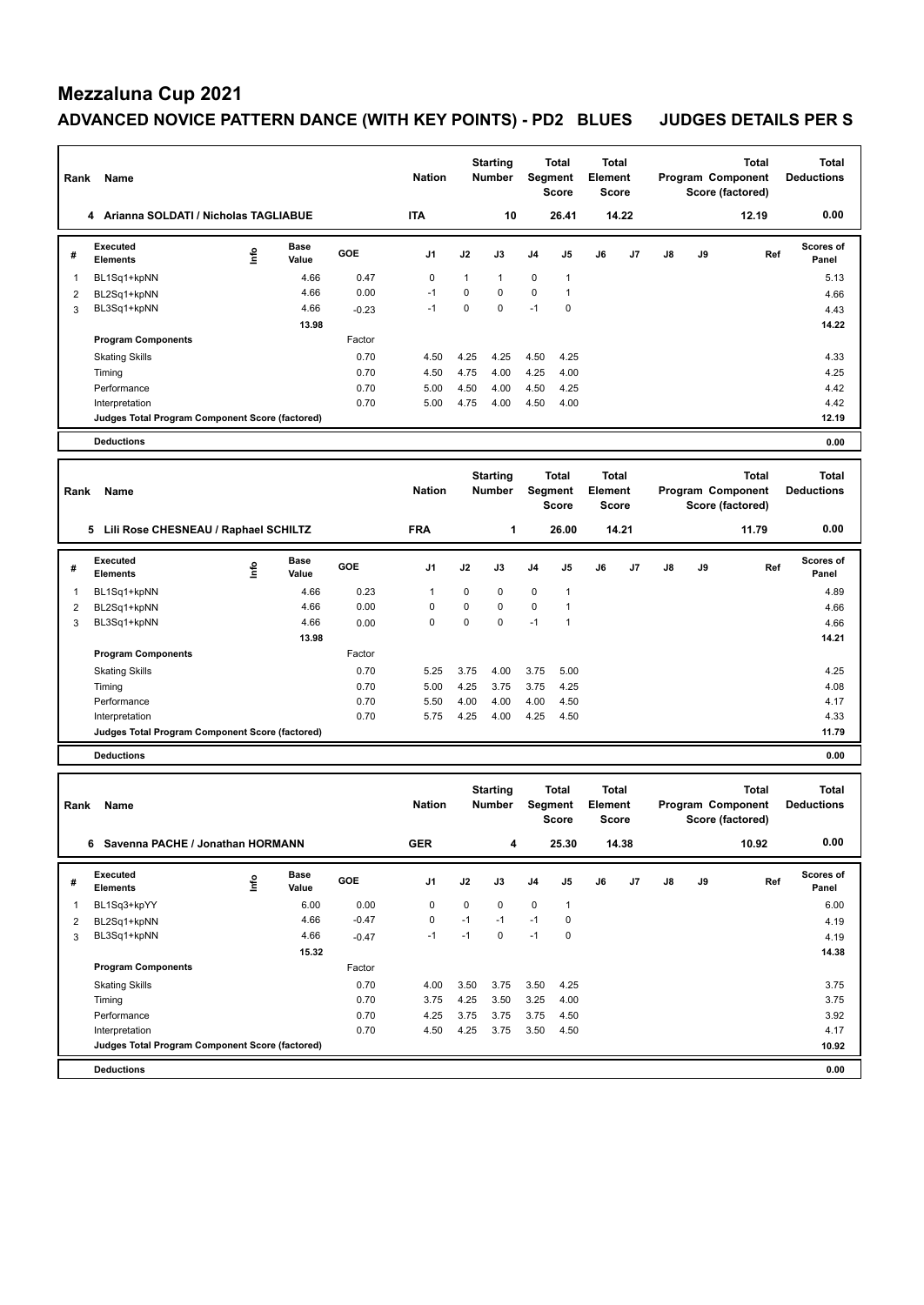# **Mezzaluna Cup 2021**

## ADVANCED NOVICE PATTERN DANCE (WITH KEY POINTS) - PD2 BLUES JUDGES DETAILS PER S

| Rank           | Name                                            |      |               |         | <b>Nation</b> |             | <b>Starting</b><br><b>Number</b> |           | Total<br>Segment<br>Score               | <b>Total</b><br>Element<br><b>Score</b> |       |    |    | <b>Total</b><br>Program Component<br>Score (factored) | <b>Total</b><br><b>Deductions</b> |
|----------------|-------------------------------------------------|------|---------------|---------|---------------|-------------|----------------------------------|-----------|-----------------------------------------|-----------------------------------------|-------|----|----|-------------------------------------------------------|-----------------------------------|
|                | 7 Natali BLAASOVA / Filip BLAAS                 |      |               |         | <b>CZE</b>    |             | 6                                |           | 22.62                                   |                                         | 12.35 |    |    | 10.27                                                 | 0.00                              |
| #              | <b>Executed</b><br><b>Elements</b>              | ١nfo | Base<br>Value | GOE     | J1            | J2          | J3                               | J4        | J5                                      | J6                                      | J7    | J8 | J9 | Ref                                                   | Scores of<br>Panel                |
| 1              | BL1Sq1+kpNN                                     |      | 4.66          | $-0.23$ | $-1$          | $\mathbf 0$ | 0                                | $\pmb{0}$ | $-1$                                    |                                         |       |    |    |                                                       | 4.43                              |
| 2              | BL2Sq1+kpNN                                     |      | 4.66          | $-0.70$ | $-1$          | $-1$        | $-1$                             | $\pmb{0}$ | $-1$                                    |                                         |       |    |    |                                                       | 3.96                              |
| 3              | BL3Sq1+kpNN                                     |      | 4.66          | $-0.70$ | $-1$          | $-1$        | $-1$                             | $-1$      | $-1$                                    |                                         |       |    |    |                                                       | 3.96                              |
|                |                                                 |      | 13.98         |         |               |             |                                  |           |                                         |                                         |       |    |    |                                                       | 12.35                             |
|                | <b>Program Components</b>                       |      |               | Factor  |               |             |                                  |           |                                         |                                         |       |    |    |                                                       |                                   |
|                | <b>Skating Skills</b>                           |      |               | 0.70    | 3.75          | 3.50        | 3.50                             | 4.00      | 3.75                                    |                                         |       |    |    |                                                       | 3.67                              |
|                | Timing                                          |      |               | 0.70    | 3.25          | 4.00        | 3.25                             | 3.75      | 3.50                                    |                                         |       |    |    |                                                       | 3.50                              |
|                | Performance                                     |      |               | 0.70    | 4.00          | 3.75        | 3.50                             | 3.75      | 4.00                                    |                                         |       |    |    |                                                       | 3.83                              |
|                | Interpretation                                  |      |               | 0.70    | 3.75          | 3.75        | 3.50                             | 3.50      | 4.00                                    |                                         |       |    |    |                                                       | 3.67                              |
|                | Judges Total Program Component Score (factored) |      |               |         |               |             |                                  |           |                                         |                                         |       |    |    |                                                       | 10.27                             |
|                | <b>Deductions</b>                               |      |               |         |               |             |                                  |           |                                         |                                         |       |    |    |                                                       | 0.00                              |
| Rank           | Name                                            |      |               |         | <b>Nation</b> |             | <b>Starting</b><br><b>Number</b> |           | Total<br>Segment<br><b>Score</b>        | Total<br>Element<br><b>Score</b>        |       |    |    | <b>Total</b><br>Program Component<br>Score (factored) | <b>Total</b><br><b>Deductions</b> |
|                | 8 Ludovica FALCONE / Federico ROTASPERTI        |      |               |         | <b>ITA</b>    |             | 3                                |           | 21.56                                   |                                         | 11.88 |    |    | 9.68                                                  | 0.00                              |
| #              | <b>Executed</b><br>Elements                     | ۴ů   | Base<br>Value | GOE     | J1            | J2          | J3                               | J4        | J5                                      | J6                                      | J7    | J8 | J9 | Ref                                                   | Scores of<br>Panel                |
| 1              | BL1Sq1+kpNN                                     |      | 4.66          | $-0.70$ | $-1$          | $-1$        | -1                               | $-1$      | 0                                       |                                         |       |    |    |                                                       | 3.96                              |
| $\overline{c}$ | BL2Sq1+kpNN                                     |      | 4.66          | $-0.70$ | $-2$          | $-2$        | $-1$                             | $\pmb{0}$ | 0                                       |                                         |       |    |    |                                                       | 3.96                              |
| 3              | BL3Sq1+kpNN                                     |      | 4.66          | $-0.70$ | $-2$          | $-1$        | $-1$                             | $-1$      | $-1$                                    |                                         |       |    |    |                                                       | 3.96                              |
|                |                                                 |      | 13.98         |         |               |             |                                  |           |                                         |                                         |       |    |    |                                                       | 11.88                             |
|                | <b>Program Components</b>                       |      |               | Factor  |               |             |                                  |           |                                         |                                         |       |    |    |                                                       |                                   |
|                | <b>Skating Skills</b>                           |      |               | 0.70    | 3.00          | 3.25        | 3.75                             | 3.75      | 3.75                                    |                                         |       |    |    |                                                       | 3.58                              |
|                | Timing                                          |      |               | 0.70    | 3.00          | 3.75        | 3.25                             | 3.50      | 3.75                                    |                                         |       |    |    |                                                       | 3.50                              |
|                | Performance                                     |      |               | 0.70    | 2.75          | 3.25        | 3.50                             | 3.75      | 3.25                                    |                                         |       |    |    |                                                       | 3.33                              |
|                | Interpretation                                  |      |               | 0.70    | 2.75          | 3.25        | 3.50                             | 4.00      | 3.50                                    |                                         |       |    |    |                                                       | 3.42                              |
|                | Judges Total Program Component Score (factored) |      |               |         |               |             |                                  |           |                                         |                                         |       |    |    |                                                       | 9.68                              |
|                | <b>Deductions</b>                               |      |               |         |               |             |                                  |           |                                         |                                         |       |    |    |                                                       | 0.00                              |
| Rank           | Name                                            |      |               |         | <b>Nation</b> |             | <b>Starting</b><br>Number        |           | <b>Total</b><br>Segment<br><b>Score</b> | <b>Total</b><br>Element<br><b>Score</b> |       |    |    | <b>Total</b><br>Program Component<br>Score (factored) | <b>Total</b><br><b>Deductions</b> |
|                | 9 Alessia ROCCI / Alessandro SARAIS             |      |               |         | <b>ITA</b>    |             | $\overline{\mathbf{r}}$          |           | 20.39                                   |                                         | 11.18 |    |    | 9.21                                                  | 0.00                              |
| #              | Executed<br><b>Elements</b>                     | Info | Base<br>Value | GOE     | J1            | J2          | J3                               | J4        | J5                                      | J6                                      | J7    | J8 | J9 | Ref                                                   | Scores of<br>Panel                |
| 1              | BL1Sq1+kpNN                                     |      | 4.66          | $-0.70$ | $-1$          | $-1$        | $-1$                             | $-1$      | $-1$                                    |                                         |       |    |    |                                                       | 3.96                              |
| 2              | BL2Sq1+kpNN                                     |      | 4.66          | $-0.93$ | $-2$          | $-2$        | $-1$                             | $-1$      | $-1$                                    |                                         |       |    |    |                                                       | 3.73                              |
| 3              | BL3Sq1+kpNN                                     |      | 4.66          | $-1.17$ | $-2$          | $-2$        | $-1$                             | $-1$      | $-2$                                    |                                         |       |    |    |                                                       | 3.49                              |
|                |                                                 |      | 13.98         |         |               |             |                                  |           |                                         |                                         |       |    |    |                                                       | 11.18                             |
|                | <b>Program Components</b>                       |      |               | Factor  |               |             |                                  |           |                                         |                                         |       |    |    |                                                       |                                   |
|                | <b>Skating Skills</b>                           |      |               | 0.70    | 2.75          | 3.25        | 3.25                             | 3.50      | 3.50                                    |                                         |       |    |    |                                                       | 3.33                              |
|                | Timing                                          |      |               | 0.70    | 2.50          | 3.00        | 3.00                             | 3.25      | 3.25                                    |                                         |       |    |    |                                                       | 3.08                              |
|                | Performance                                     |      |               | 0.70    | 2.50          | 3.00        | 3.50                             | 3.50      | 3.75                                    |                                         |       |    |    |                                                       | 3.33                              |
|                | Interpretation                                  |      |               | 0.70    | 2.75          | 3.25        | 3.50                             | 3.50      | 3.75                                    |                                         |       |    |    |                                                       | 3.42                              |
|                | Judges Total Program Component Score (factored) |      |               |         |               |             |                                  |           |                                         |                                         |       |    |    |                                                       | 9.21                              |
|                | <b>Deductions</b>                               |      |               |         |               |             |                                  |           |                                         |                                         |       |    |    |                                                       | 0.00                              |